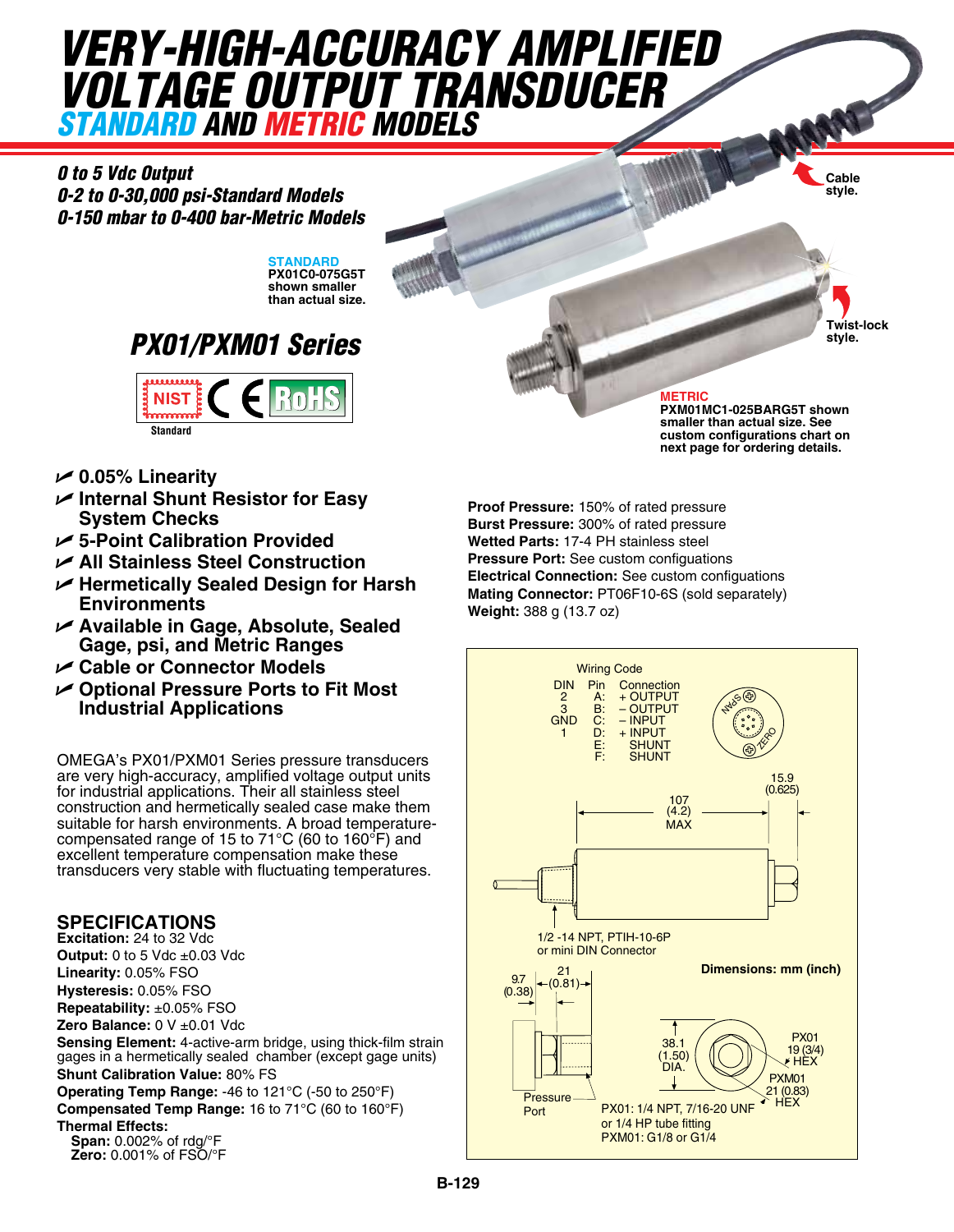## *very-HIGH-ACCURACY ALL STAINLESS STEEL TRANSDUCER*

**STANDARD CUSTOM CONFIGURATIONS**



**BVOLTAGE OUTPUT PRESSURE TRANSDUCERS**

**TUPULOUSE OUTAGE**<br>PRESSURE TRANSDUCERS

| <b>PX01</b><br><b>PRESSURE</b><br><b>ELECTRICAL</b><br><b>SERIES</b><br><b>CONNECTION</b><br><b>PORT</b><br>[2]<br>$[1]$                                                                                                                                                                                                                                                                                                                                                                                                                              | <b>RANGE</b><br>(psi)<br>[3]                                                                                                                                                                                                                                                                                                                                                                                                                       | <b>UNITS</b><br>[4] | <b>OUTPUT</b><br>[5]                                                                                                                                                                                                                               | <b>OPTIONS</b><br>[6]                                                                                                                                                                                                        |
|-------------------------------------------------------------------------------------------------------------------------------------------------------------------------------------------------------------------------------------------------------------------------------------------------------------------------------------------------------------------------------------------------------------------------------------------------------------------------------------------------------------------------------------------------------|----------------------------------------------------------------------------------------------------------------------------------------------------------------------------------------------------------------------------------------------------------------------------------------------------------------------------------------------------------------------------------------------------------------------------------------------------|---------------------|----------------------------------------------------------------------------------------------------------------------------------------------------------------------------------------------------------------------------------------------------|------------------------------------------------------------------------------------------------------------------------------------------------------------------------------------------------------------------------------|
| Models $<$ 10,000 psi<br>$C = \frac{1}{4} - 18$ NPT-M<br>$D = 4-18$ NPT-F<br>$J = \frac{7}{6} - 20$ UNF-M<br>$K = \frac{7}{6} - 20$ UNF-F<br>Models $\geq 10,000$ psi<br>$S = \frac{1}{4} H P$ tube fitting<br>$0 = 3$ m (10') cable (std)<br>$+$ add cost/ft over 3 m (10')<br>$1 =$ PTIH-10-6P connector<br>(or equal)<br><b>Mating connector</b><br>(sold separately), order<br><b>PT06F10-6S</b><br>$6 =$ mini DIN connector<br>*no shunt cal<br><b>For additional options including</b><br>extended compensated<br>temperatures, visit us online | S,G,A<br>002<br>005<br>S,G,A<br>S,G,A<br>010<br>S,G,A<br>015<br>S,G,A<br>020<br>S,G,A<br>025<br>S,G,A<br>050<br>075<br>S,G,A<br>S,G,A<br>100<br>150<br>S,G,A<br>S,G,A<br>200<br>250<br>S,G,A<br>S,G,A<br>300<br>S,G,A<br>500<br>750<br>S,G,A<br>1K<br>S,G,A<br>1.5K<br>S,G,A<br>2K<br>S,G,A<br>3K<br>S,G,A<br>3.5K<br>S,G,A<br>5K<br>S,G,A<br>7.5K<br>S,G,A<br>10K <sup>†</sup><br>S,G,A<br>20K <sup>t</sup><br>S,G,A<br>30K <sup>+</sup><br>S,G,A |                     | 0 to 5 Vdc<br>$5T =$<br>$5Z =$<br>Isolated 0 to 5V<br>$10T = 0$ to 10 Vdc output                                                                                                                                                                   | $OL = Overload stops$<br>+ additional<br>cost<br>$OX = Cleaned for$<br>oxygen use<br>+ additional<br>cost plus<br>2 weeks<br><b>Optional cable</b><br>$()$ ft =<br>length in feet<br>+ additional<br>cost/ft over<br>10 feet |
|                                                                                                                                                                                                                                                                                                                                                                                                                                                                                                                                                       |                                                                                                                                                                                                                                                                                                                                                                                                                                                    |                     | To order a custom configuration:<br>1. Select a pressure port<br>2. Select electrical connection<br>3. Select a pressure range<br>4. Select pressure units<br>5. Select output<br><b>6.</b> Select options<br>t Supplied with 1/4 HP tube fitting. |                                                                                                                                                                                                                              |

*Ordering Examples: PX01C1-100G5T, 100 psi gage pressure transducer with 1⁄4-18 NPT male fitting, PTIH-10-6P, connector and 0 to 5 Vdc output. PT06F10-6S, mating connector (sold separately). PX01K0-1KS5Z, 1000 psi sealed gage pressure transducer with 7⁄16-20 UNF female*  fitting, 3 m (10') cable, isolated 0 to 5 Vdc output. **PX01J1-015A5T,** 15 psi absolute pressure transducer with 7<sub>16</sub>-20 UNF male fitting,<br>PTIH-10-6P, connector, 0 to 5 Vdc output. **PT06F10-6S,** mating connector (sold sepa

| <b>METRIC CUSTOM</b><br><b>CONFIGURATIONS</b>                                                                                                                                                                                                                                                                                                                                               |                                                                                                        | <b>Mating</b><br><b>Connector</b><br><b>PT06F10-6S</b>                                                                                                                                                         | <b>G</b> <sup>1</sup> / <sub>4</sub> Pressure<br>Snubbers:<br>$PS-4G-MG = Gas$<br>$PS-4E-MG = Lt$ Oil<br>$PS-4D-MG = Dense$<br>Liquid                                                                        |
|---------------------------------------------------------------------------------------------------------------------------------------------------------------------------------------------------------------------------------------------------------------------------------------------------------------------------------------------------------------------------------------------|--------------------------------------------------------------------------------------------------------|----------------------------------------------------------------------------------------------------------------------------------------------------------------------------------------------------------------|--------------------------------------------------------------------------------------------------------------------------------------------------------------------------------------------------------------|
| <b>PXM01</b><br><b>PRESSURE</b><br><b>ELECTRICAL</b><br><b>SERIES</b><br><b>PORT</b><br><b>CONNECTION</b><br>[1]<br>[2]<br>$MA = G\%B$ Male<br>$MB = G\&B$ Female<br>$MC = G\frac{1}{4}B$ Male<br>$MD = G/4B$ Female<br>$0 = 3$ m (10') cable (std)<br>$+$ add cost/m over 3 m (10')<br>$1 = \text{PTIH-10-6P}$ connector (or equal)<br><b>Mating connector</b><br>(sold separately), order | <b>RANGE</b><br>(BAR)<br>[3]<br>0.16<br>0.4<br>1.0<br>1.6<br>2.5<br>4.0<br>6.0<br>10<br>16<br>25<br>40 | <b>UNITS</b><br><b>OUTPUT</b><br>[4]<br><b>[5]</b><br>S,G,A<br>0 to 5 Vdc<br>$5T =$<br>S,G,A<br>S,G,A<br>$10T = 0$ to 10 Vdc<br>S,G,A<br>$S, G, A$<br>$S, G, A$<br>S,G,A<br>S,G,A<br>S, G, A<br>S,G,A<br>S,G,A | <b>OPTIONS</b><br>[6]<br>$OX = Cleaned for$<br>$5Z =$ isolated 0 to 5 Vdc<br>oxygen service<br>$OL = Overload stops$<br>$(m = \text{Optional cable})$<br>length in meters<br>+ additional<br>cost/m over 3 m |
| <b>PT06F10-6S</b><br>$6 =$ mini DIN connector*<br>*no shunt cal<br>For additional options including<br>extended compensated<br>temperatures, visit us online                                                                                                                                                                                                                                | 60<br>100<br>160<br>250<br>400                                                                         | S,G,A<br>S,G,A<br>S,G,A<br>S,G,A<br>S,G,A                                                                                                                                                                      | To order a custom configuration:<br>1. Select a pressure port<br>2. Select electrical connection<br>3. Select a pressure range<br>4. Select pressure units<br>5. Select output<br>6. Select options          |

*Ordering Examples: PXM01MB0-010BARS5T, 10 bar sealed gage pressure transducer with G1⁄8B female connection, 3 m (10') cable termination, and 0 to 5 Vdc output.*

*PXM01MC1-010BARA10T, 10 bar absolute pressure transducer with G1⁄4B male connection, twist-lock connector and 0 to 10 Vdc output. PT06F10-6S, mating connector (sold separately).*